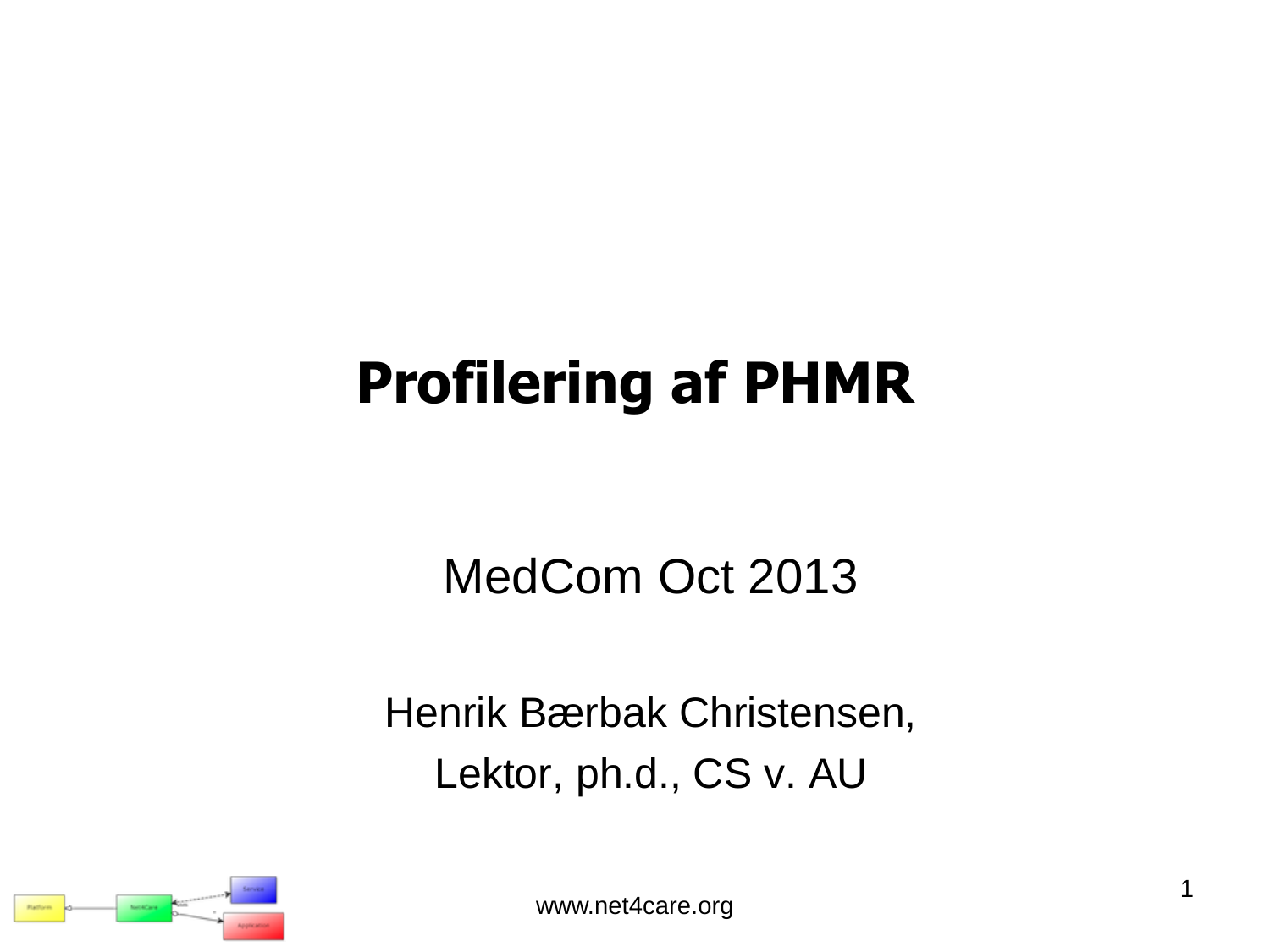# **The Net4Care Project**

Analyze, design, evaluate a software ecosystem for telemedicine in Denmark

- Allow for rapid application development
- Based on national and international standards
- Evaluation by integrating existing telemedicine prototypes

### Partners and funding



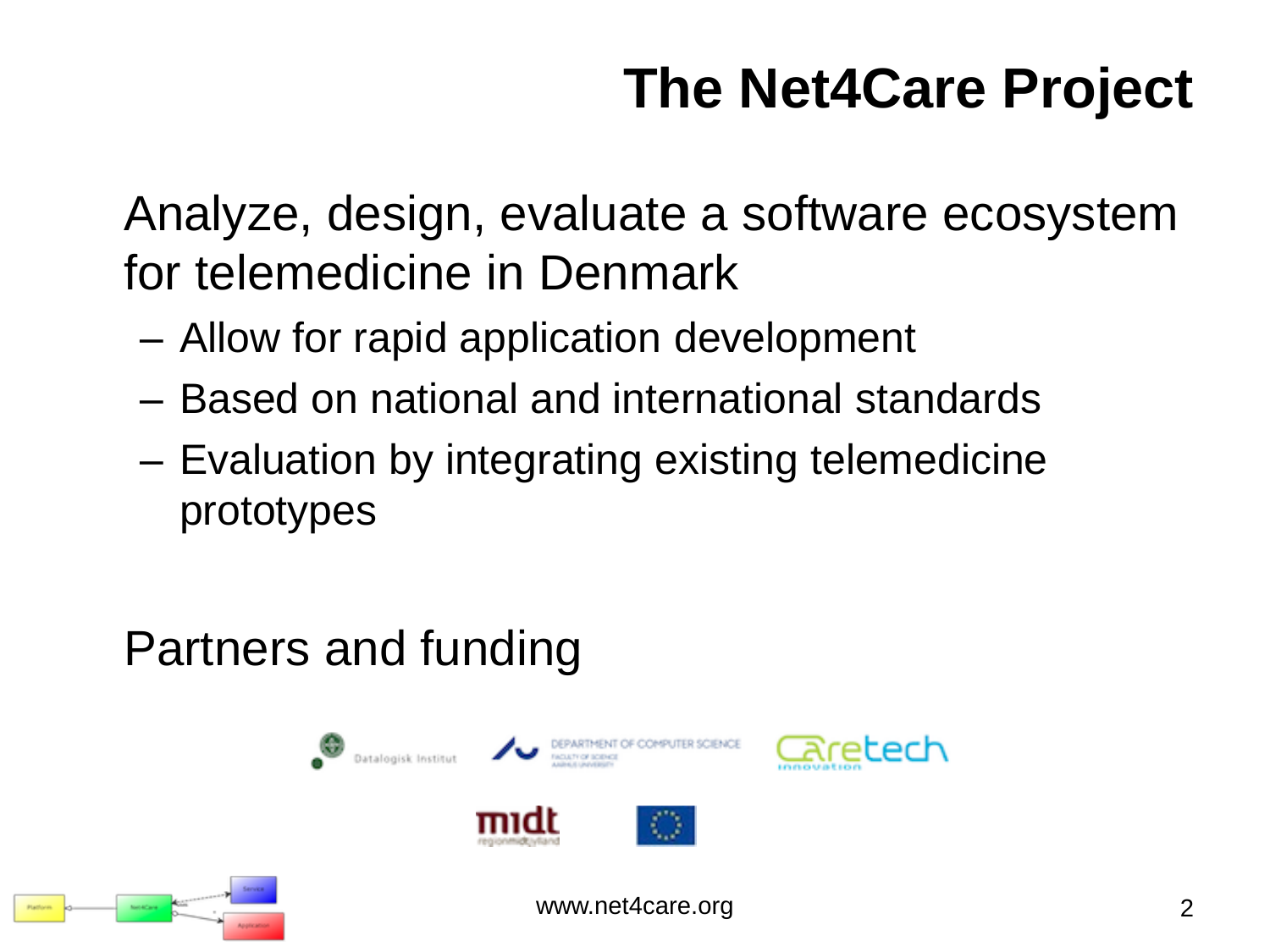# **Net4Care Vision**

Research project

Strong focus on – SMB support for Telemedicine (client side)

### Backend: Use HL7/PHMR & XDS.b

– Rationale: All clinical systems will probably understand it soon  $\odot$ 

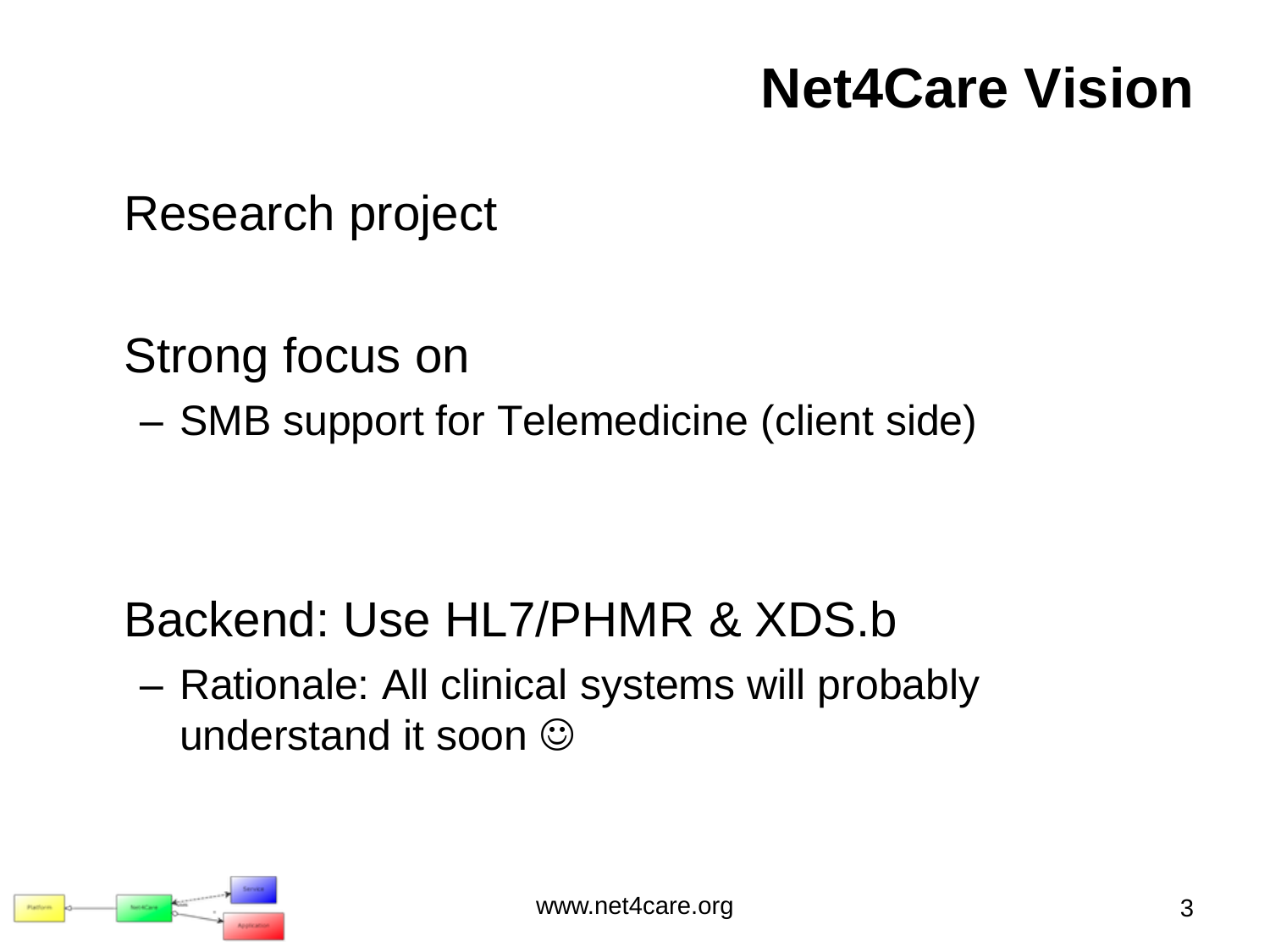# **Disclaimer**

### Breath or depth?

– Our contribution is rooted in Net4Care and other projects

## *We have not utilized all features of the Personal Health Monitoring Record ! Our focus has been simple valued measurements in a tele medicine setting.*

## Thus: **It is not a comprehensive list!**

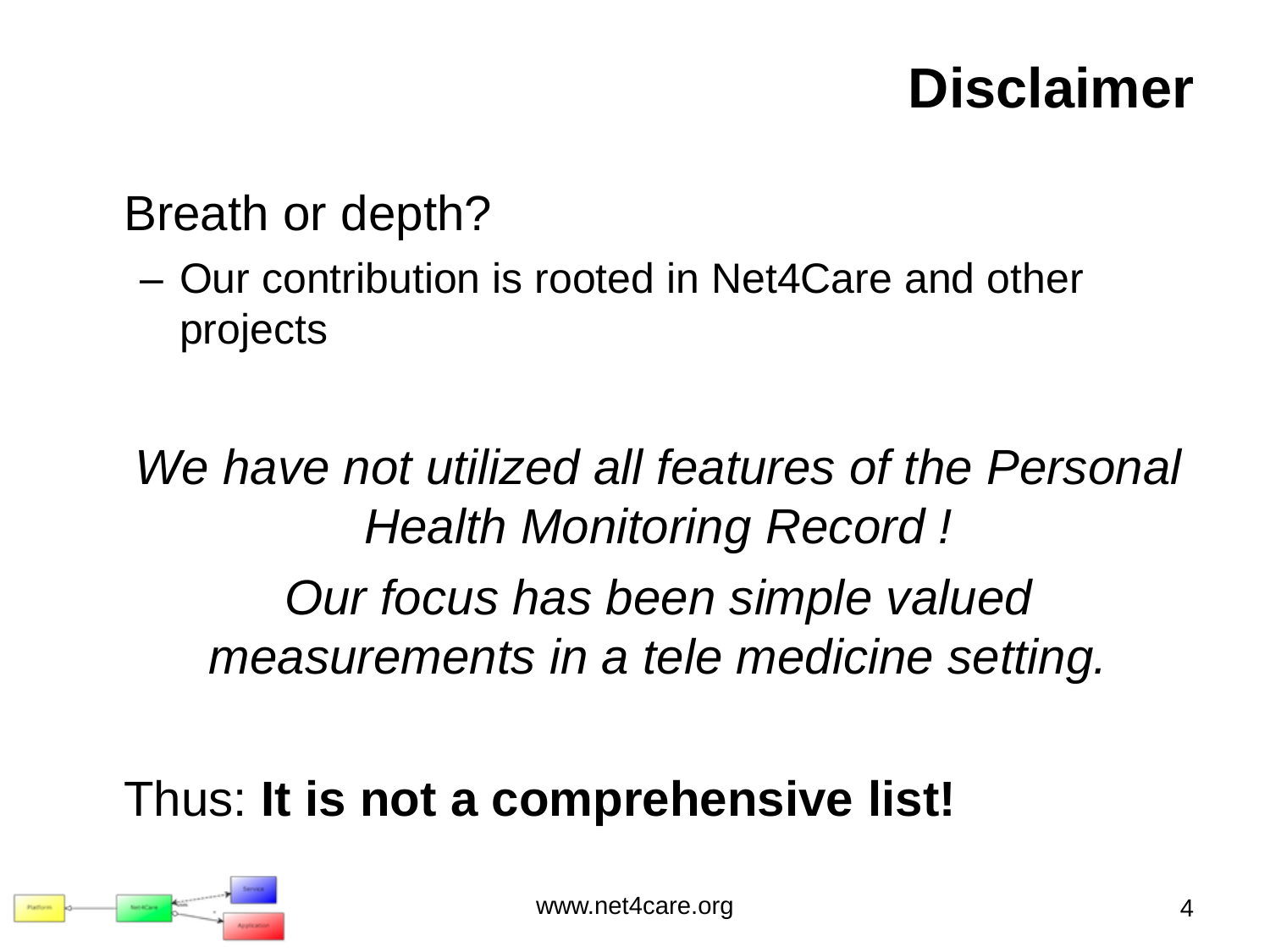## **Overview**



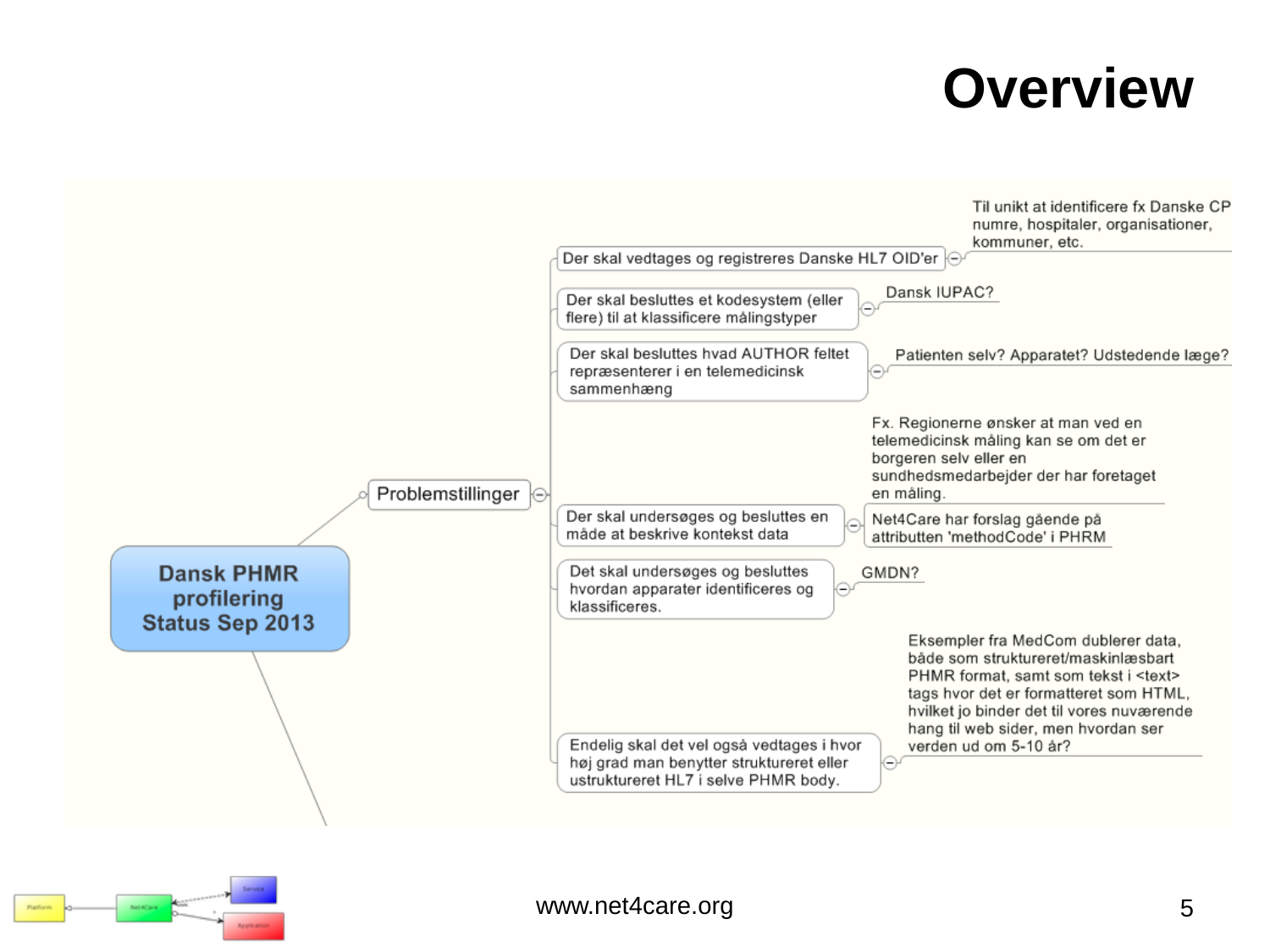## **OID'er**

| <recordtarget contextcontrolcode="0P" typecode="RCT"></recordtarget>  |
|-----------------------------------------------------------------------|
| enthole classCode="PAT">                                              |
| <id extension="251248-4916" root="2.16.840.1.113883.3.1558.2.1"></id> |
| <addr></addr>                                                         |
| <streetaddressline>Skovvejen 12</streetaddressline>                   |
| <city>Aarhus N</city>                                                 |
| <postalcode>8010</postalcode>                                         |
| <country>Danmark</country>                                            |
|                                                                       |
| <telecom value="tel:86121824"></telecom>                              |
| Znatiant classCode-"DSN" determinerCode-"INSTANCE"\                   |
|                                                                       |

```
<custodian typeCode="CST">
  <assignedCustodian classCode="ASSIGNED">
    <reprosentedoustodlan0rganization classCode="ORG" determine?
                                                                 "ode="INSTANCE">
    <id extension="1" root="2.16.840.1.113883.3.1558.10.6.1"/>
      <name>Region Midt / Skejpy Sygenus</name>
      <telecom value="tel:78450000"/>
      <addr>
       <streetAddressLine>Brendstrupgaardsvej 100</streetAddressLine>
       <city>Aarhus N</city>
        <postalCode>8200</postalCode>
       <country>Danmark</country>
      \langle /addr>
   </representedCustodianOrganization>
  </assignedCustodian>
</custodian>
```
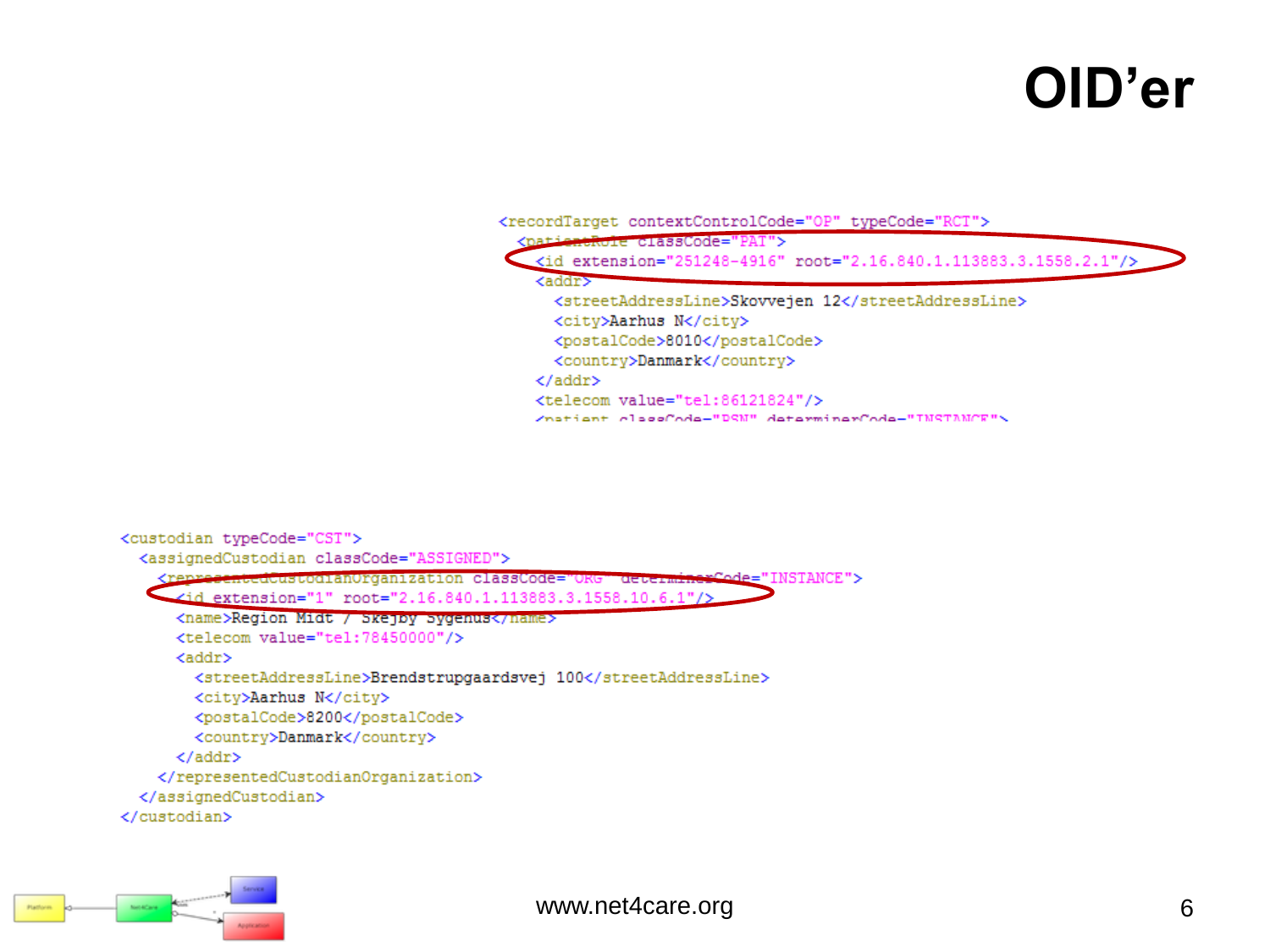## **The OID tree**

### I am not aware of a Danish root OID – Net4Care acquired its own...

```
public static final String NET4CARE ROOT OID = "2.16.840.1.113883.3.1558";
```

```
// Branch 1 : Danish Medical coding systems
private static final String DK MEDICAL CODE BRANCH = ".1";
```

```
// Requirement by Sekoia and Region Hovedstaden: Who is the person making the measurement
                          (egenopsamling/assisteret opsamling/behandleropsamling)
// Opsamler
public static final String DK_MEASUREMENT_CONTEXT_AUTHOR_OID =
    NET4CARE ROOT OID + DK MEDICAL CODE BRANCH + ".1";
```

```
// Requirement by Sekoia and Region Hovedstaden: How has the measurement been provided
// Provision: manual entered, electronic transmission
public static final String DK MEASUREMENT CONTEXT PROVISION OID =
   NET4CARE_ROOT_OID + DK_MEDICAL_CODE_BRANCH + ".2";
```

```
// Branch 2 : Danish public coding systems
private static final String DK_PUBLIC_CODE_BRANCH = ".2";
public static final String DK_CPR_OID = NET4CARE_ROOT_OID + DK_PUBLIC_CODE_BRANCH + ".1";
```

```
// Branch 10: Danish Hospital Organizational Units
private static final String DK HOSPITAL ORGANIZATIONAL UNITS = ".10";
```

```
public static final String DK REGION MIDT = NET4CARE ROOT OID + DK HOSPITAL ORGANIZATIONAL UNITS + ".6";
```

```
// Skejby sygehus
public static final String DK REGION MIDT SKEJBY SYGEHUS = DK REGION MIDT+".1";
```

```
// Devices used in the net4care project
```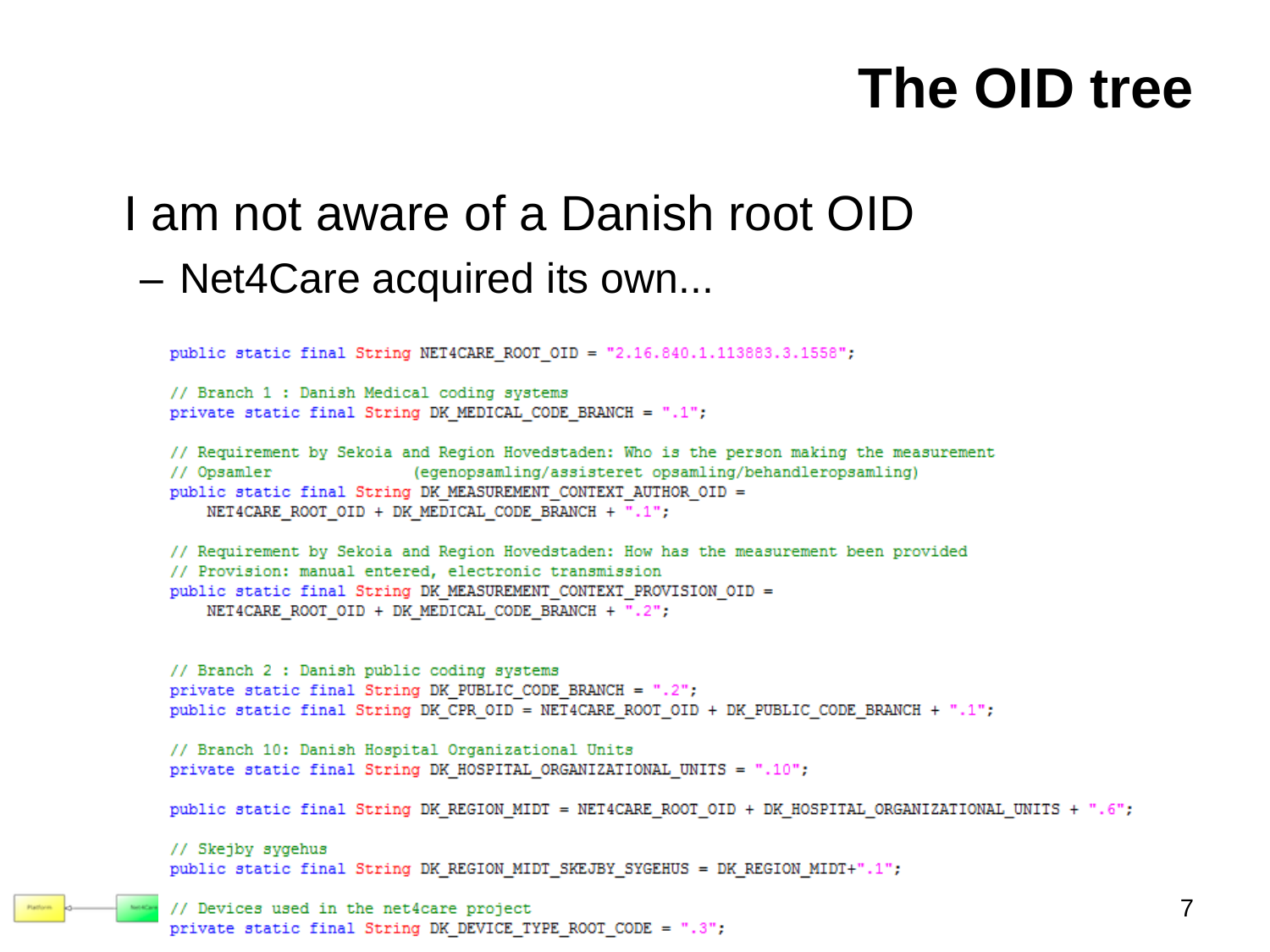## **What clinical code system to use?**



#### Danish IUPAC?

*Note: HL7 requires UCUM for units.*

```
public class Codes {
 /** The LOINC code */public static final String LOINC_OID = "2.16.840.1.113883.6.1";
 /** The IUPAC code, as found in the HL7 registry (http://www.hl7.org/oid/index.cfm),
  * http://www.iupac.org. Perhaps Denmark has a profile with another OID ?
   \star /
 public static final String IUPAC_OID = "2.16.840.1.113883.6.47";
  7**
   * The code for waveform-observables from SNOMED CT
   \star /
 public static final String SNOMED CT = "2.16.840.1.113883.6.96";
```
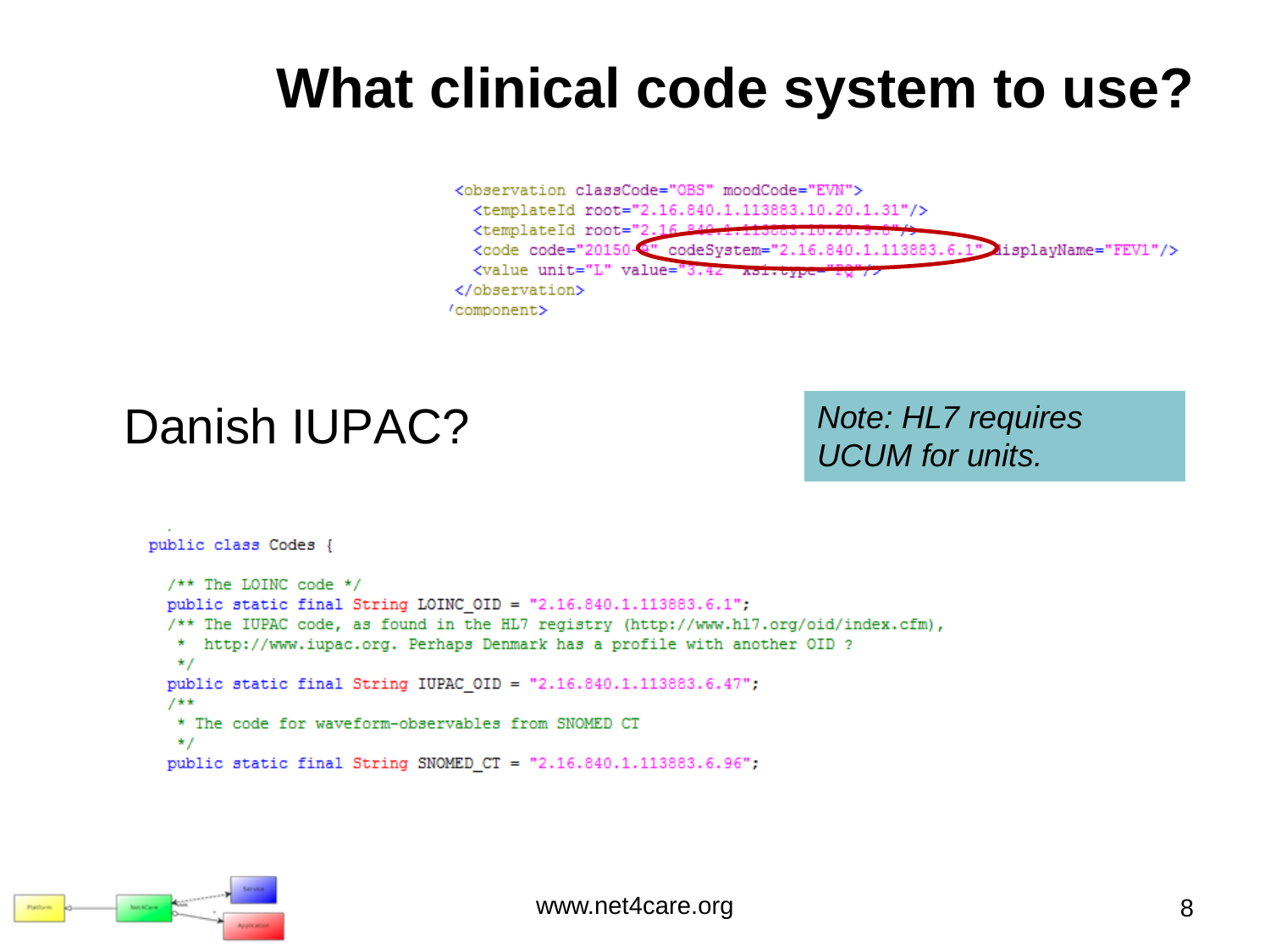# **AUTHOR**

### Who is the author of a tele measurement?

- The device?
- The patient as a person?
- A clincian?

### Net4Care suggestion

– *A measurement is made as part of a treatment, i.e. A clinician has prescribed that a patient should use a (set of) device(s). The prescribing clinician is the author [but measurement context preserved]*

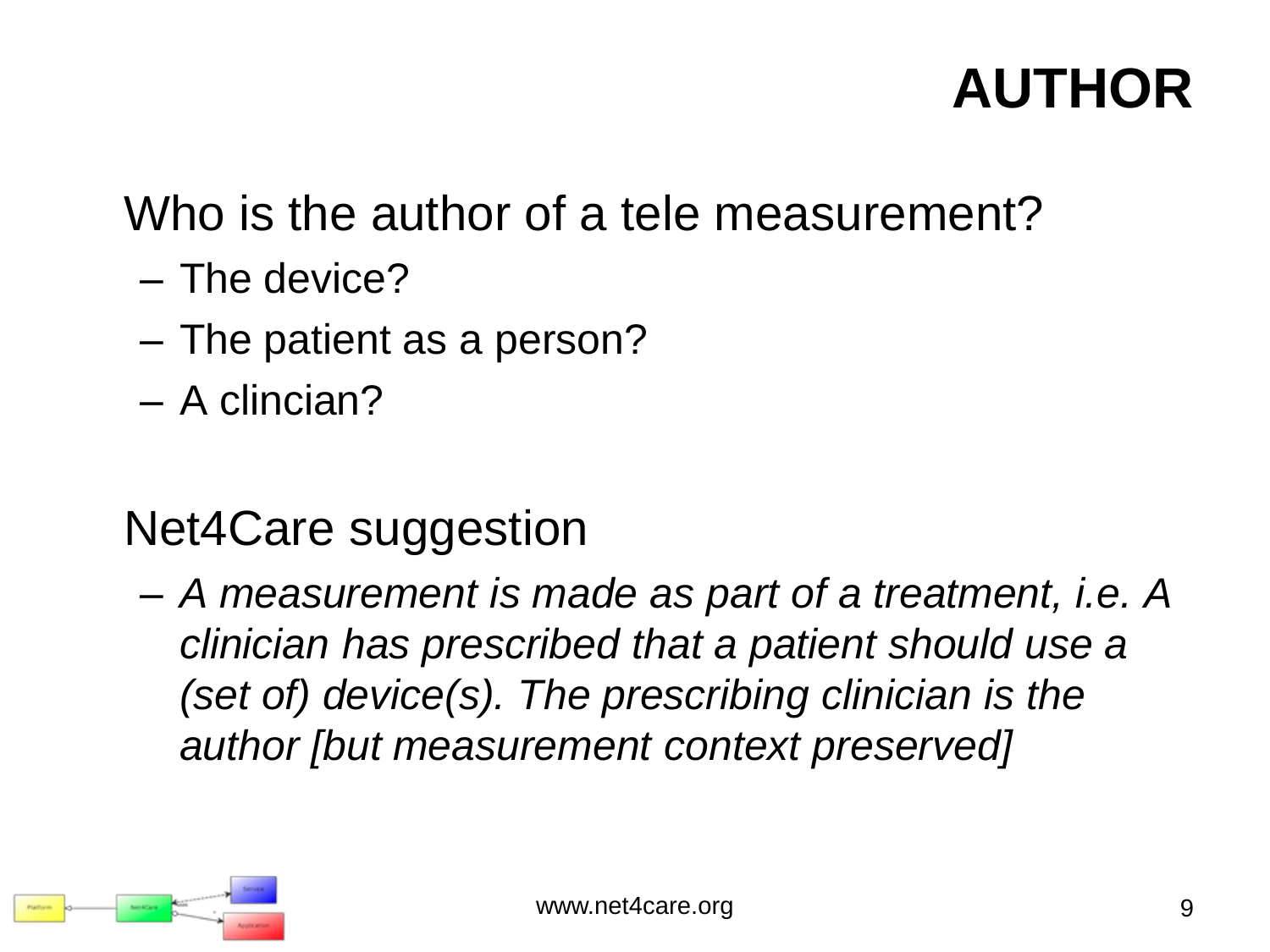# **Measurement Context**

Regions request that context is preserved

- Who made the actual measurement
	- Clinician? Patient? Aided by care giver?
- How was data provided
	- Electronic (wire, bluetooth)? Manual (entered)?

### PHMR methodCode may be used

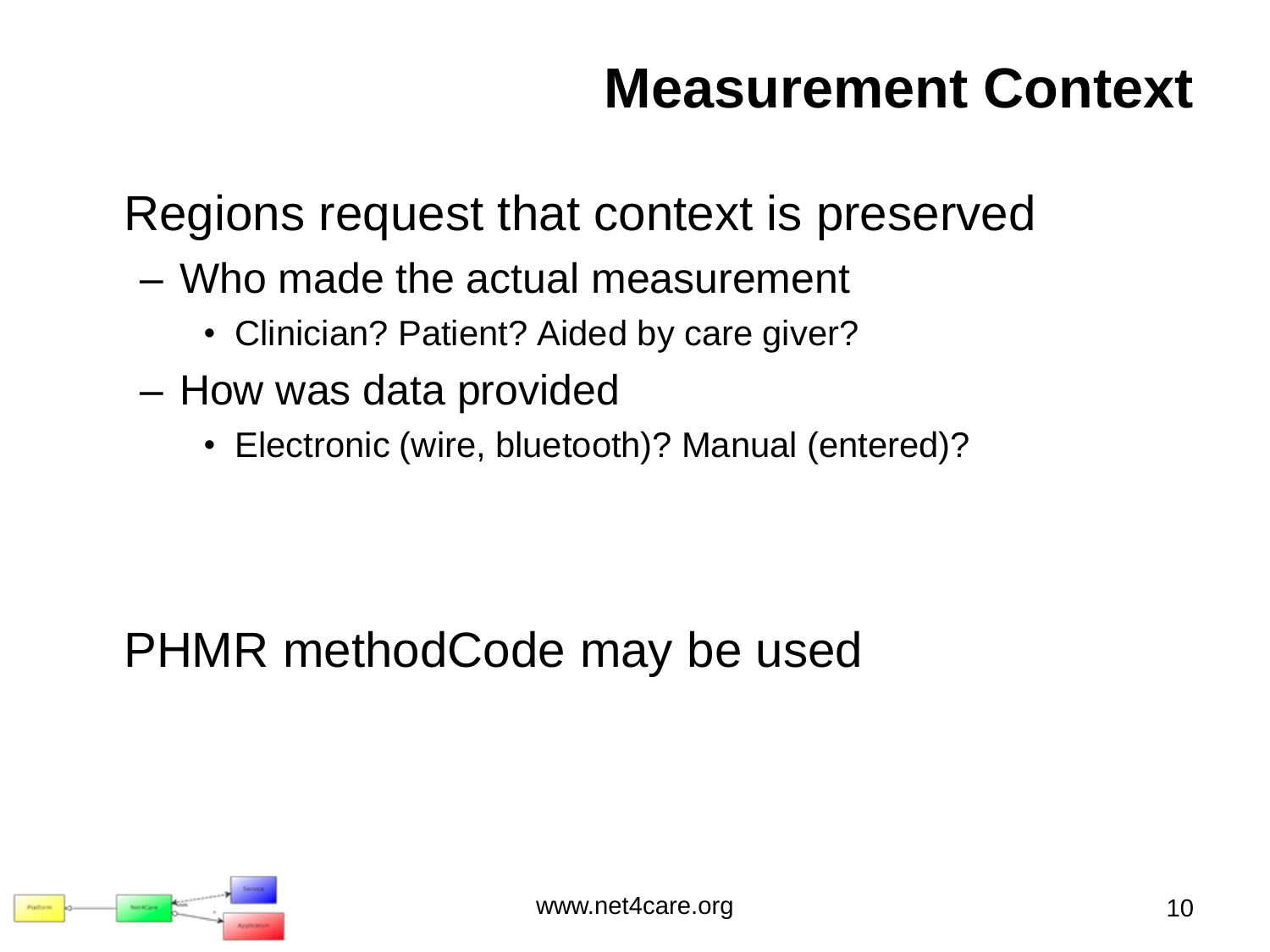## **methodCode**

```
<component typeCode="COMP">
  <section>
    <templateId root="2.16.840.1.113883.10.20.1.14"/>
    <templateId root="2.16.840.1.113883.10.20.9.14"/>
    <code code="30954-2" codeSystem="2.16.840.1.113883.6.1"/>
    <title>Results</title>
    <text>Dry body weight Measured:72.6 kg</text>
    <entry typeCode="COMP">
     <organizer classCode="CLUSTER" moodCode="EVN">
        <templateId root="2.16.840.1.113883.10.20.1.35"/>
        <statusCode code="completed"/>
        <component>
          <observation classCode="OBS" moodCode="EVN">
            <templateId root="2.16.840.1.113883.10.20.1.31"/>
            <templateId root="2.16.840.1.113883.10.20.9.8"/>
            <code code="8341-0" codeSvstem="2.16
                                                                                    body weight Measured"/>
            <walue unit="kg" value="72.6" xsi:type="PQ"/>
            <methodCode code="CL" codeSystem="2.16.840.1.113883.3.1558.1.1" displayName="Målt af kliniker"/>
            <methodCode code="EL" codeSystem="2.16.840.1.113883.3.1558.1.2" displayName="Elektronisk overførsel"/>
          </observation>
        </component>
      </organizer>
    </entry>
  </section>
</component>
```
#### Require codes to be defined for context!

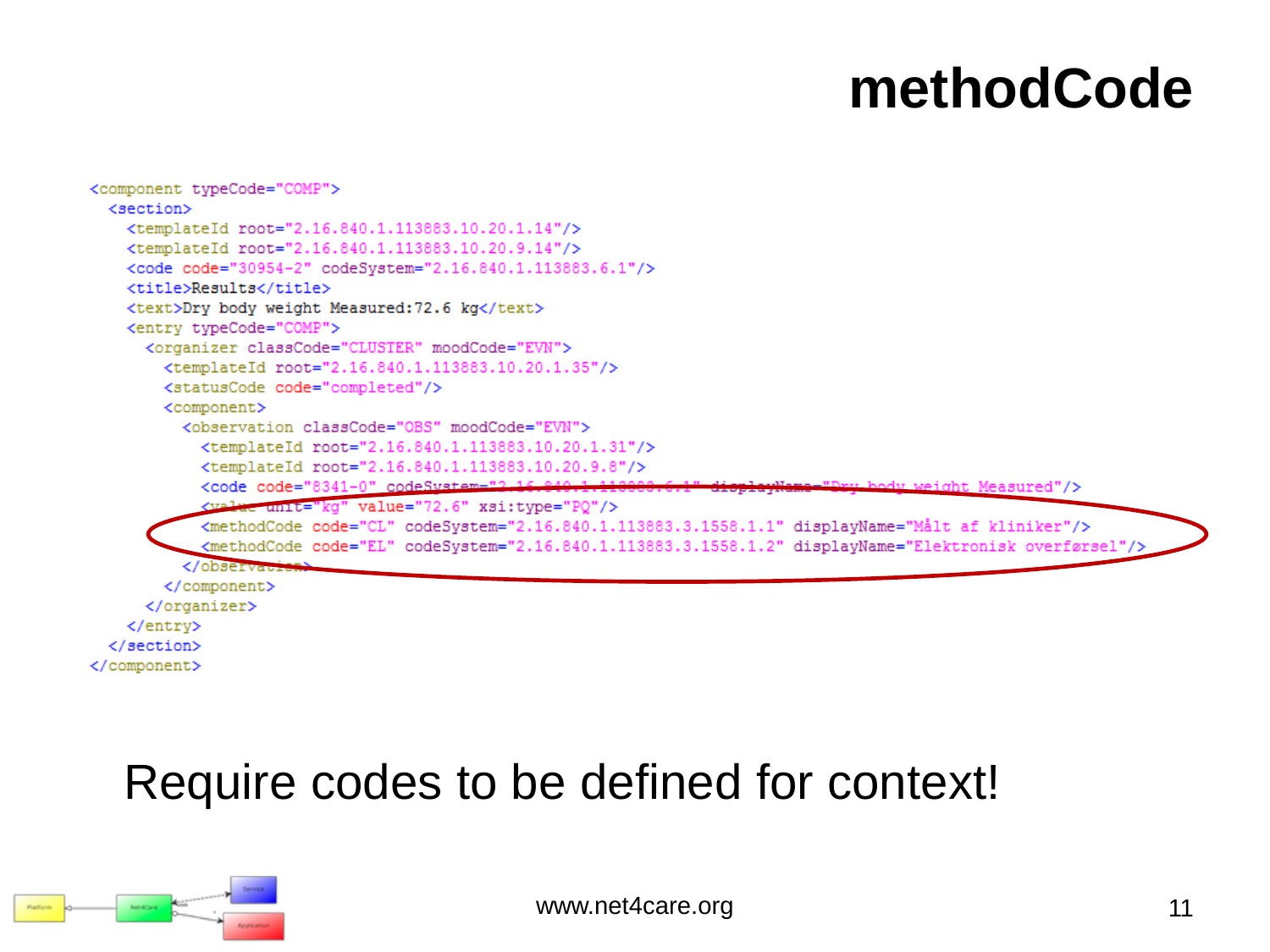## **Device Info**

### Classification using GMDN

- PHMR is *not* very specific (essentially free text)
- Calibration date important for logistics

```
<section>
  <templateId root="2.16.840.1.113883.10.20.1.7"/>
  <templateId root="2.16.840.1.113883.10.20.9.1"/>
  <code code="46264-8" codeSystem="2.16.840.1.113883.6.1"/>
  <title>Medical Equipment</title>
  <text>Device properties: Type: Bloodmeter Model: BloodCraft-II Manufacturer: MyCompany Serial No: 584216 Part No:
  69854 Hardware Revision: 2.1 Software Revision: 1.1.</text>
  <entry typeCode="COMP">
    <organizer classCode="CLUSTER" moodCode="EVN">
      <templateId root="2.16.840.1.113883.10.20.9.4"/>
      <statusCode code="completed"/>
      <participant typeCode="SBJ">
        <templateId root="2.16.840.1.113883.10.20.9.9"/>
        <participantRole classCode="MANU">
          <playingDevice>
            <manufacturerModelName>MyCompany / Model: BloodCraft-II / Part: 69854</manufacturerModelName>
            <softwareName>SerialNr: 584216 / HW Rev. 2.1 / SW Rev. 1.1</softwareName>
          </plavingDevice>
       </participantRole>
      </participant>
    </organizer>
  </entry>
</section>
```
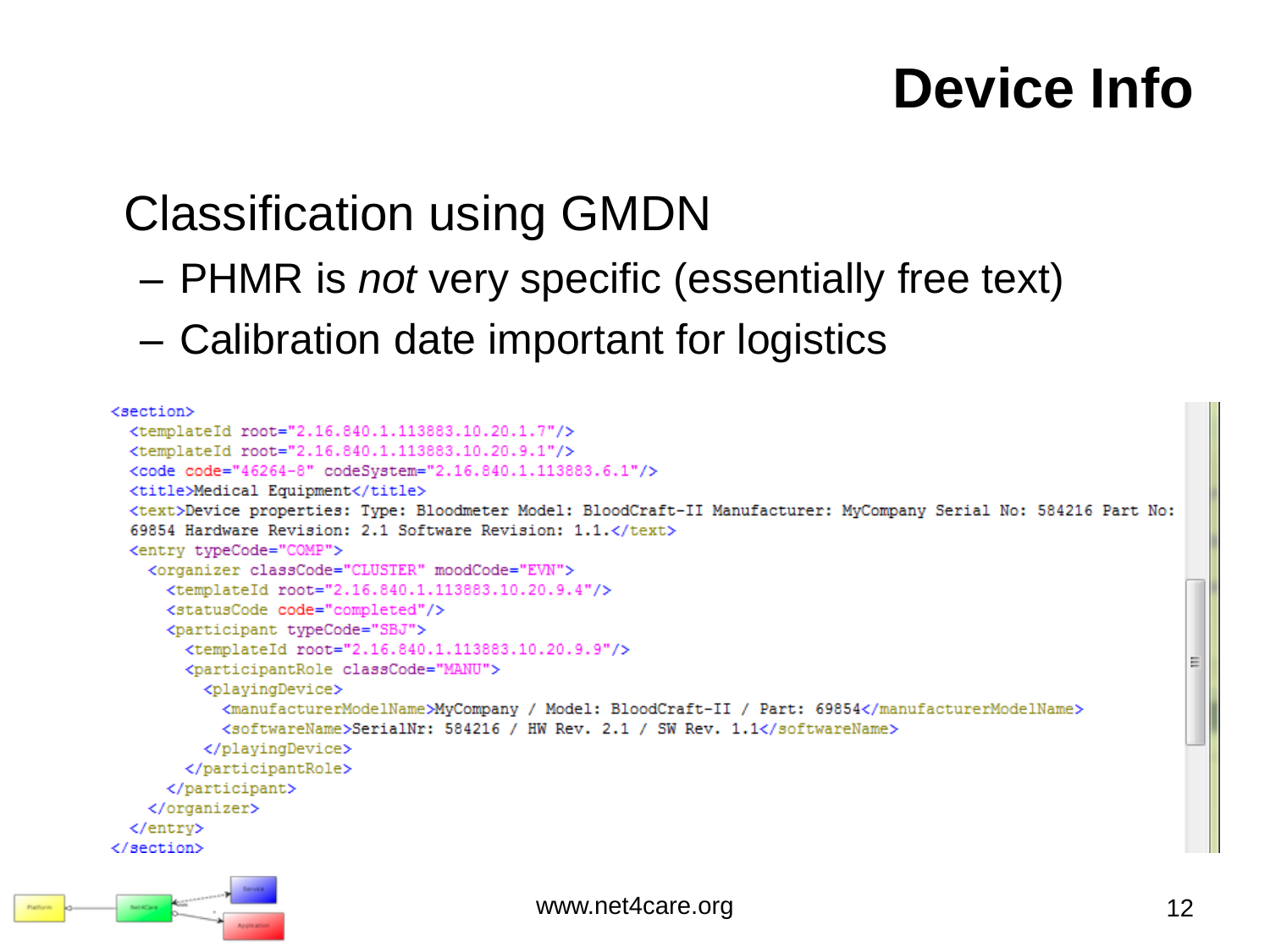# **Structured versus Unstructured Level**

Use the '<text>' tags in PHMR? **No**

– Unstructured text containing human readable portion

### Examples from internet uses HTML coding  $\odot$ – And only this is often rendered



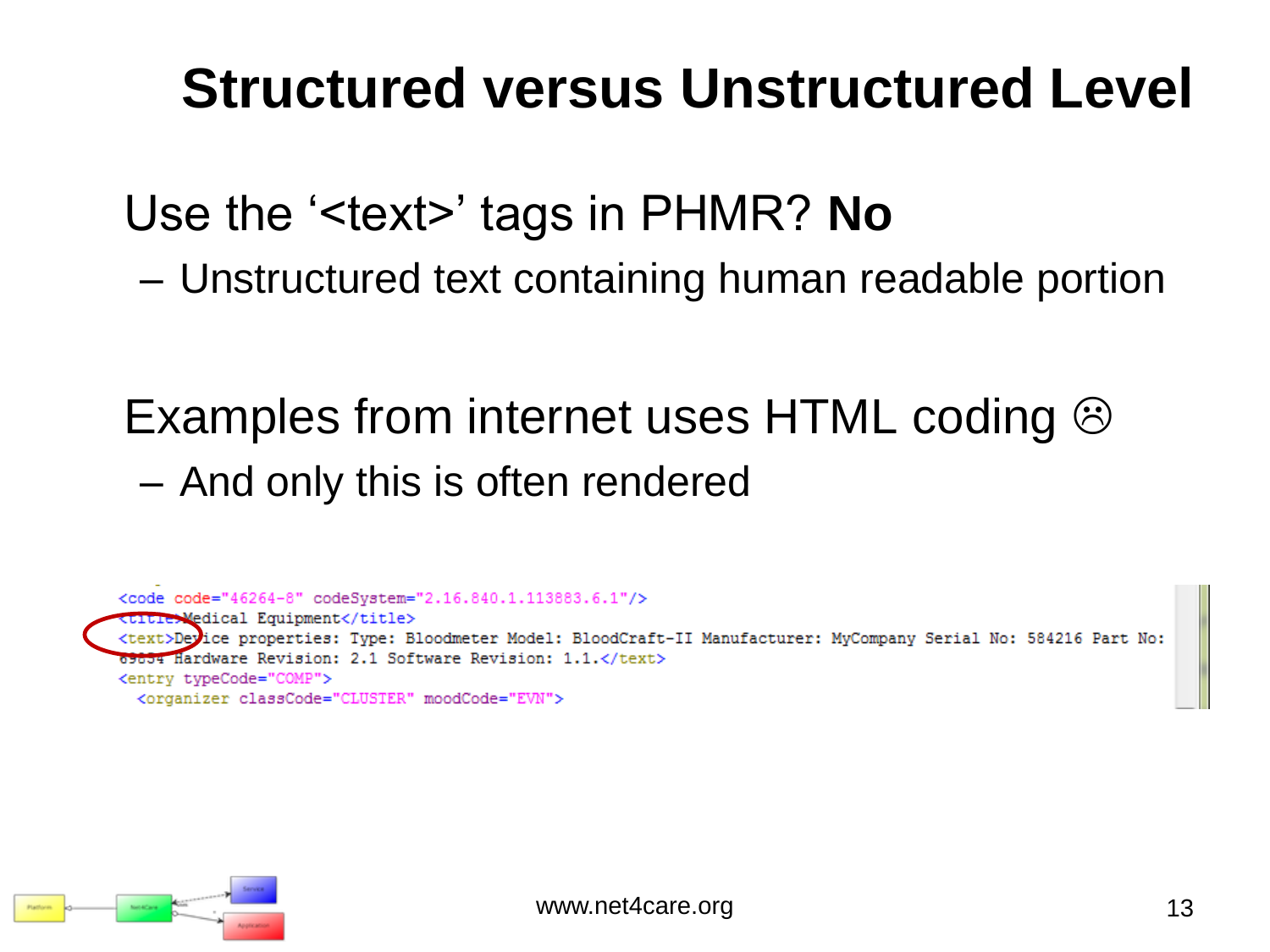# **... And**

### The *breath approach*

– Go through all issues/sections in the Standard Draft

#### Example

- Not adhered to in Net4Care's PHRM builder...
	- Pros: Clinicial significance?
	- Cons: More expensive software

If the following values are present in the PHMR, they **SHOULD** be CONF-PHMR-53: recorded in the Vital Signs section: blood pressure, temperature, O<sub>2</sub> saturation, respiratory rate, pulse. All other values **SHOULD** be recorded in the Results section.

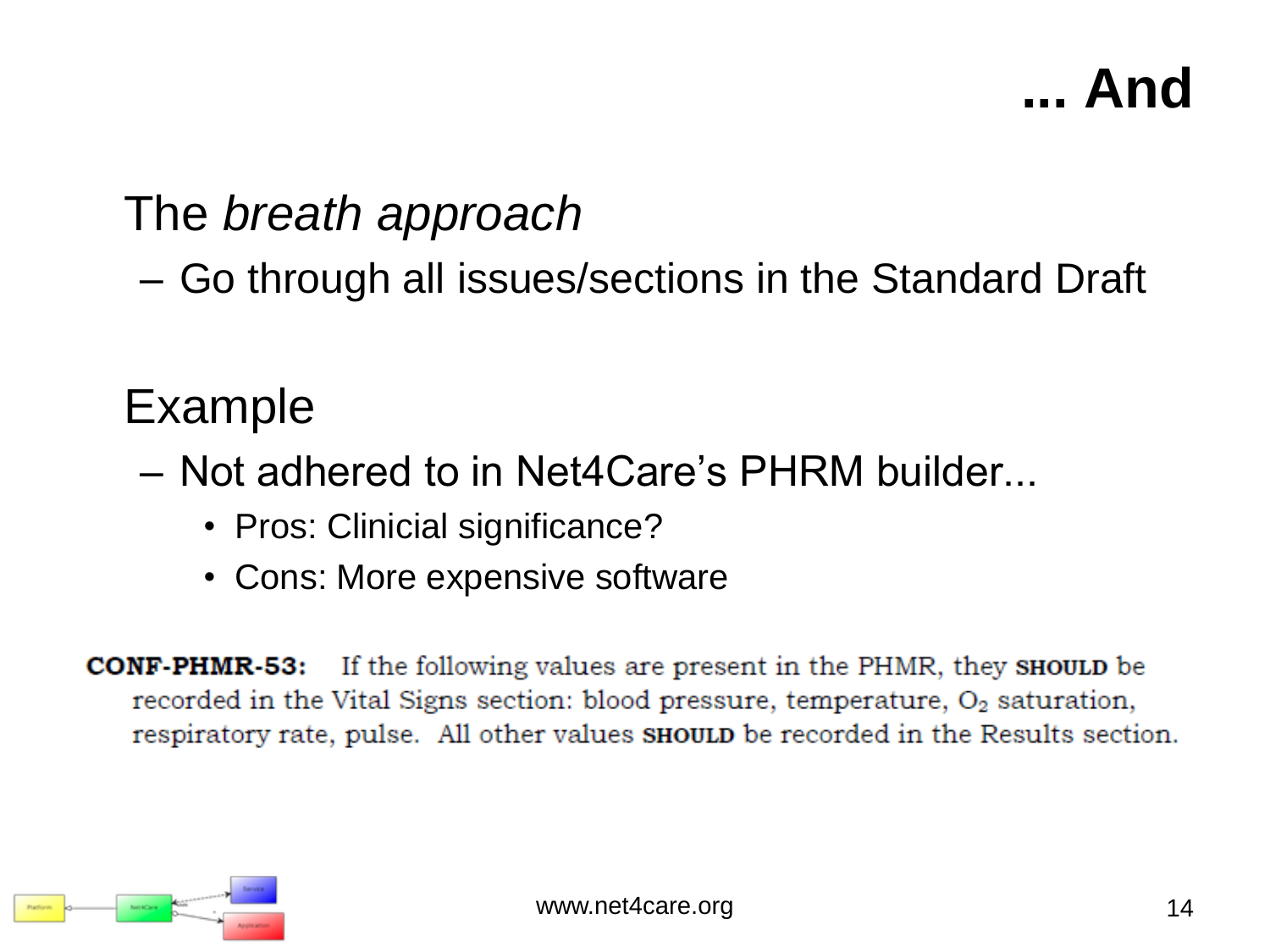# **Not the issue here, but...**

## XDS.b requires the affinity domain to define

- Data formats
- URN identifiers to be used in registry

### Ex.

- UNIK demo Columna search required certain keywords to be in the *typeCode* field in registry entries
	- "urn:ad:net4care:teleobservation"

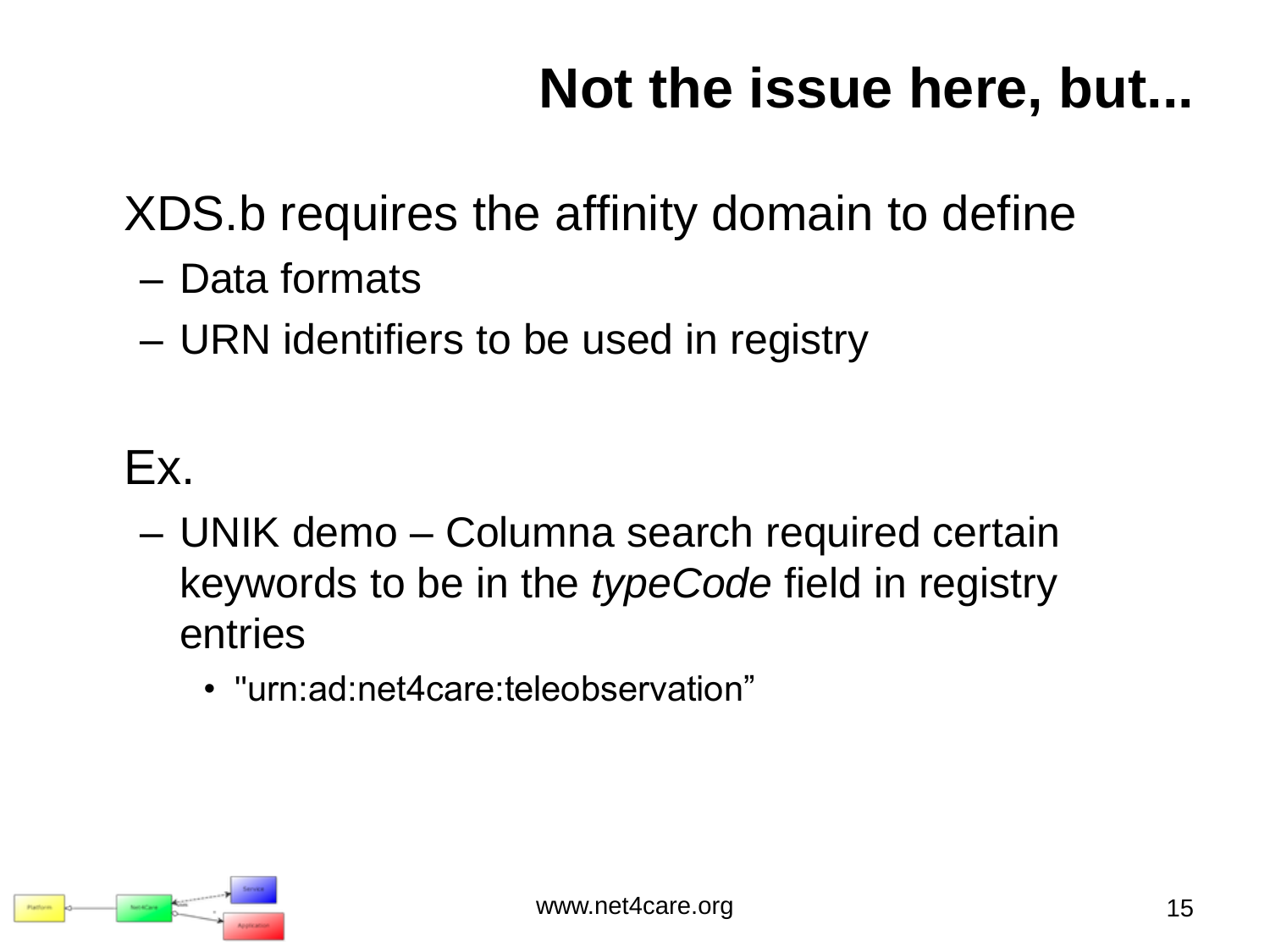# **The End**